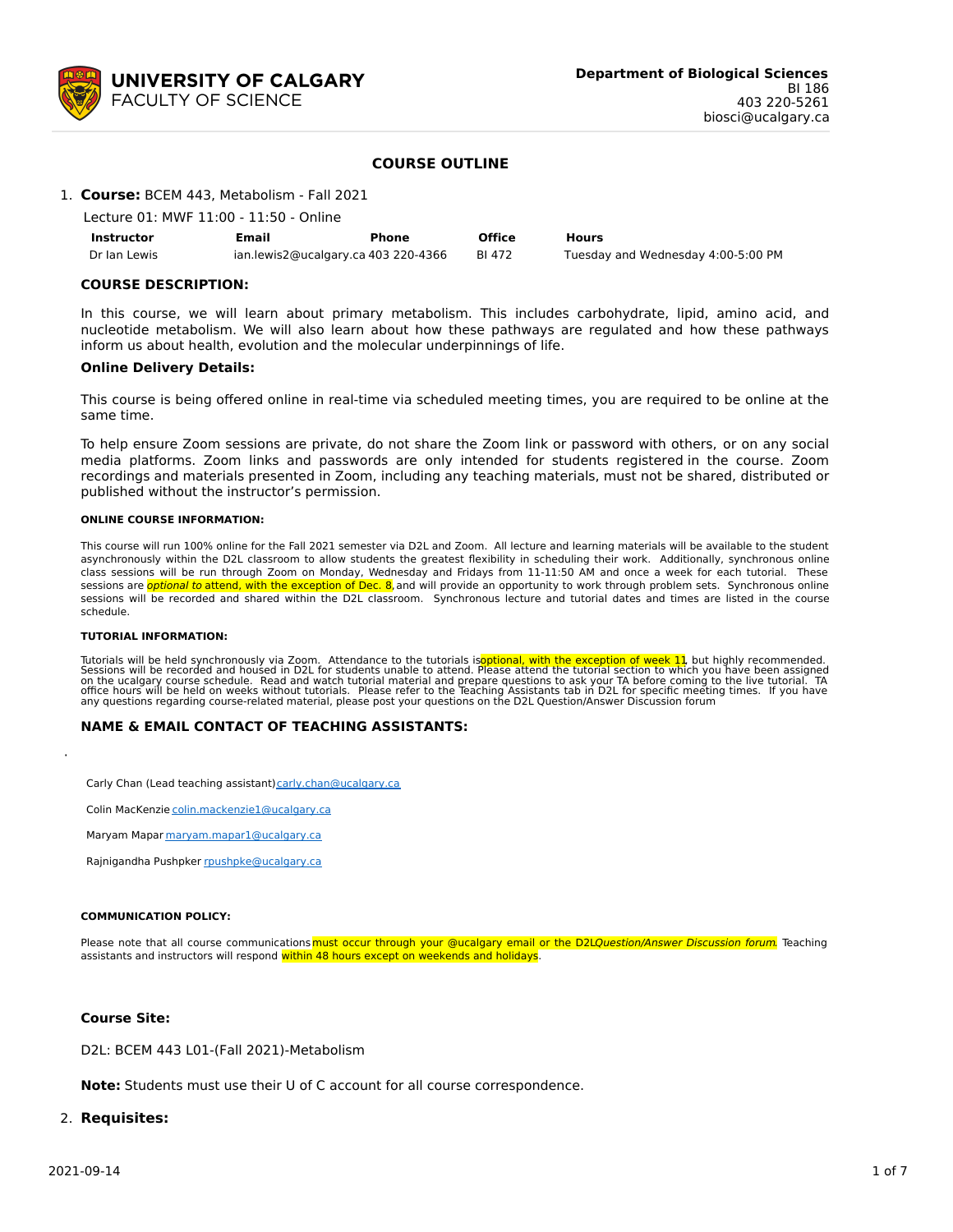See section [3.5.C](http://www.ucalgary.ca/pubs/calendar/current/sc-3-5.html) in the Faculty of Science section of the online Calendar.

#### **Prerequisite(s):**

Chemistry 353 or 355; and Biochemistry 341 or 393.

#### 3. **Grading:**

The University policy on grading and related matters is described in [F.1](http://www.ucalgary.ca/pubs/calendar/current/f-1.html) and [F.2](http://www.ucalgary.ca/pubs/calendar/current/f-2.html) of the online University Calendar.

In determining the overall grade in the course the following weights will be used:

#### **GRADING:**

(15%) Quizzes - 10 quizzes worth 1.5% each - See Tentative schedule at the end of the course outline

(30%) Tutorial assignments - 4 assignments worth 7.5% each -

(40%) Online test  $#1$  – covers central carbon metabolism (Nov. 16-18)

(15%) Online test #2 - covers fatty acid metabolism (Dec. 8)

Each piece of work (reports, assignments, quizzes, midterm exam(s) or final examination) submitted by the student will be assigned a grade. The student's grade for each component listed above will be combined with the indicated weights to produce an overall percentage for the course, which will be used to determine the course letter grade.

The conversion between a percentage grade and letter grade is as follows.

|                           | A1   |      | д.  | n   | в   | в.   |      |     |     | D+   |      |
|---------------------------|------|------|-----|-----|-----|------|------|-----|-----|------|------|
| <b>Minimum % Required</b> | 97 % | 93 % | 90% | 87% | 83% | 80 % | 77 % | 73% | 70% | 67 % | 63 % |

**ASSESSMENT COMPONENTS:** Course assessments will be divided into the two parts of the course, as noted in the course schedule.

- **Quizzes (15%):** Quizzes are designed to give you opportunities to practice and assess your understanding of the course material. Quizzes will be posted at the beginning of almost every week and must be completed in one week's time (11:59 PM on Mondays). Quizzes are automatically generated from a large test bank of questions. You may complete the quizzes as many times as you like to practice and review the course material. The highest score from all attempts will be used as your course grade.
- **Tutorial Assignments (30%):** Tutorial assignments are designed to test your problem-solving abilities and encourage team problem solving to work towards understanding more challenging concepts in biochemistry. While tutorial assignments can be completed in groups, all written work must be prepared and submitted individually. Work will be checked for plagiarism. The assignments will test on a combination of lecture and tutorial material. Assignments will be submitted as a single PDF file within D2L in the weeks they are scheduled. Complete details for the tutorial assignments are listed in D2L. Tutorial assignments are due by 11:59 PM every other Monday.
- **Online Tests (Total of 55%):** All online tests are synchronous one on one oral exams and will take place during scheduled class time. Students are required to have a microphone as stated in the Learning Technologies and Requirements section above. Tests are completed through D2L and Zoom.
	- **Online Test #1 (40%):** This test will assess the concepts you've learned throughout the central carbon metabolism section of the course, including lecture and tutorial content. Online test #1 will be an online oral exam and will take place during scheduled tutorial time on Week 11 in the class schedule.
	- **Online Test #2 (15%):** This test will assess the concepts you've learned throughout the course, including lecture and tutorial content. Online test #2 will be an online oral exam and will take place during scheduled lecture time on Dec. 8, 2021.

The University of Calgary offers a [flexible](https://www.ucalgary.ca/pubs/calendar/current/f-1-3.html) grade option, Credit Granted (CG) to support student's breadth of learning and student wellness. Faculty units may have additional requirements or restrictions for the use of the CG grade at the faculty, degree or program level. To see the full list of Faculty of Science courses where CG is not eligible, please visit the following website: [https://science.ucalgary.ca/current-students/undergraduate/program](https://science.ucalgary.ca/current-students/undergraduate/program-advising/flexible-grading-option-cg-grade)advising/flexible-grading-option-cg-grade

## 4. **Missed Components Of Term Work:**

The university has suspended the requirement for students to provide evidence for absences. Please do not attend medical clinics for medical notes or Commissioners for Oaths for statutory declarations.

In the event that a student legitimately fails to submit any online assessment on time (e.g. due to illness etc...), please contact the course coordinator, or the course instructor if this course does not have a coordinator to arrange for a re-adjustment of a submission date. Absences not reported within 48 hours will not be accommodated. If an excused absence is approved, one possible arrangement is that the percentage weight of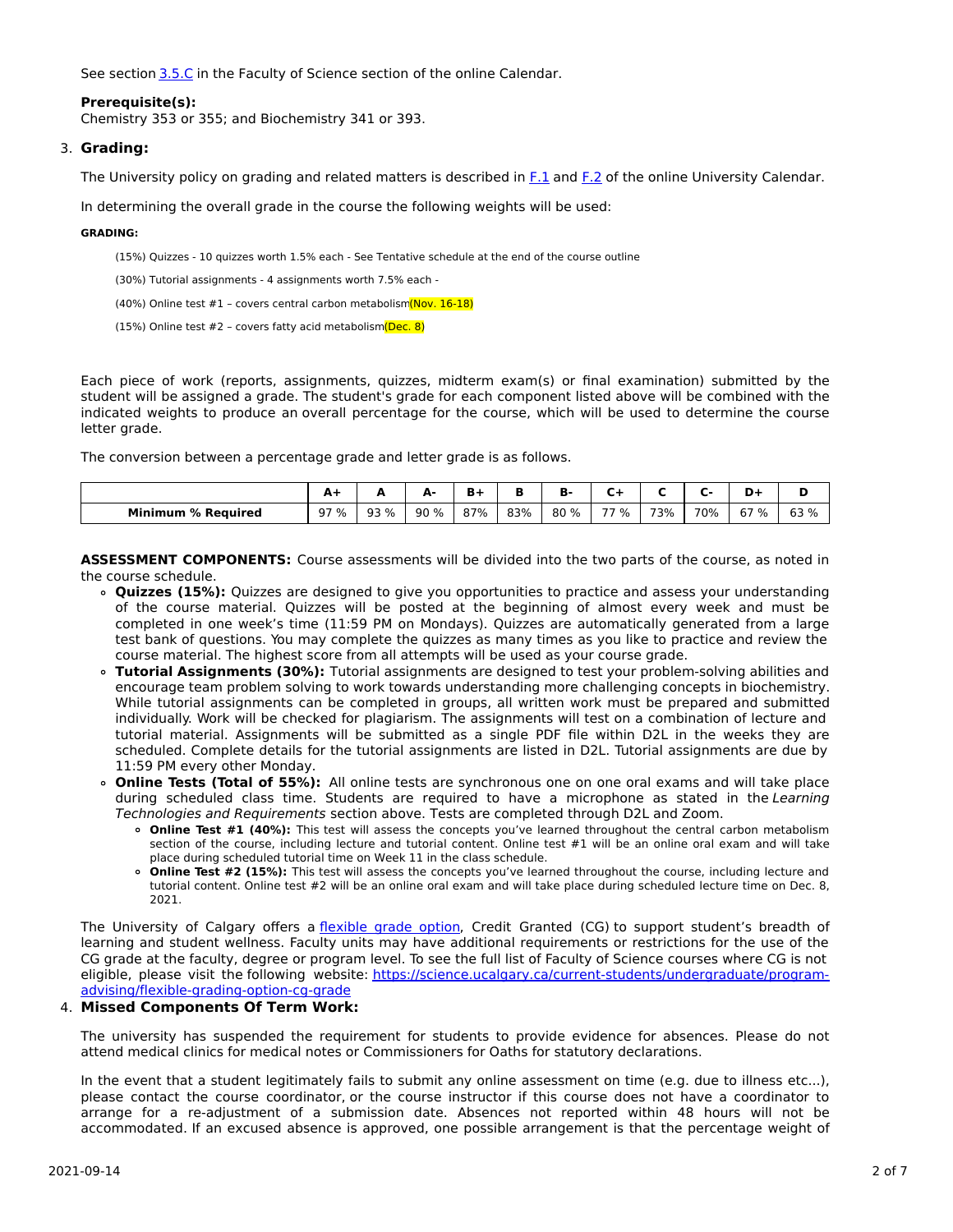the legitimately missed assignment could also be pro-rated among the components of the course. This option is at the discretion of the coordinator and may not be a viable option based on the design of this course.

Missed work must be reported within 48 hours of the missed due date. Absences must be reported within 48 hours.

## 5. **Scheduled Out-of-Class Activities:**

There are no scheduled out of class activities for this course.

#### 6. **Course Materials:**

Required Textbook(s):

JOH L. TYMOCZKO JEREMY M BERG, LUBERT STRYER, Biochemistry A short Course: W H FREEMAN & COMPANY A MACMILLAN EDUCATION.

In order to successfully engage in their learning experiences at the University of Calgary, students taking online, remote and blended courses are required to have reliable access to the following technology:

- A computer with a supported operating system, as well as the latest security, and malware updates;
- A current and updated web browser;
- Webcam/Camera (built-in or external);
- Microphone and speaker (built-in or external), or headset with microphone;
- Current antivirus and/or firewall software enabled;
- Stable internet connection.

For more information please refer to the UofC [ELearning](https://elearn.ucalgary.ca/technology-requirements-for-students) online website.

## 7. **Examination Policy:**

All online tests are synchronous and will take place during scheduled class time. Students are required to have a webcam and microphone as stated in the Learning Technologies and Requirements section above. Tests are completed through D2L and Zoom.

Students should also read the Calendar, **[Section](http://www.ucalgary.ca/pubs/calendar/current/g.html) G**, on Examinations.

## 8. **Approved Mandatory And Optional Course Supplemental Fees:**

There are no mandatory or optional course supplemental fees for this course.

#### 9. **Writing Across The Curriculum Statement:**

For all components of the course, in any written work, the quality of the student's writing (language, spelling, grammar, presentation etc.) can be a factor in the evaluation of the work. See also Section [E.2](http://www.ucalgary.ca/pubs/calendar/current/e-2.html) of the University Calendar.

All written assignments (including, to a lesser extent, written exam responses) will be assessed at least partly on writing skills. Writing skills include not only surface correctness (grammar, punctuation, sentence structure, etc.) but also general clarity and organization. Sources used in research papers must be properly documented. If you need help with your writing, you may use the writing support services in the Learning Commons. For further information, please refer to the official online University of Calgary Calendar, Academic Regulations, E. Course Information, E.2: Writing Across the Curriculum: <http://www.ucalgary.ca/pubs/calendar/current/e-2.html>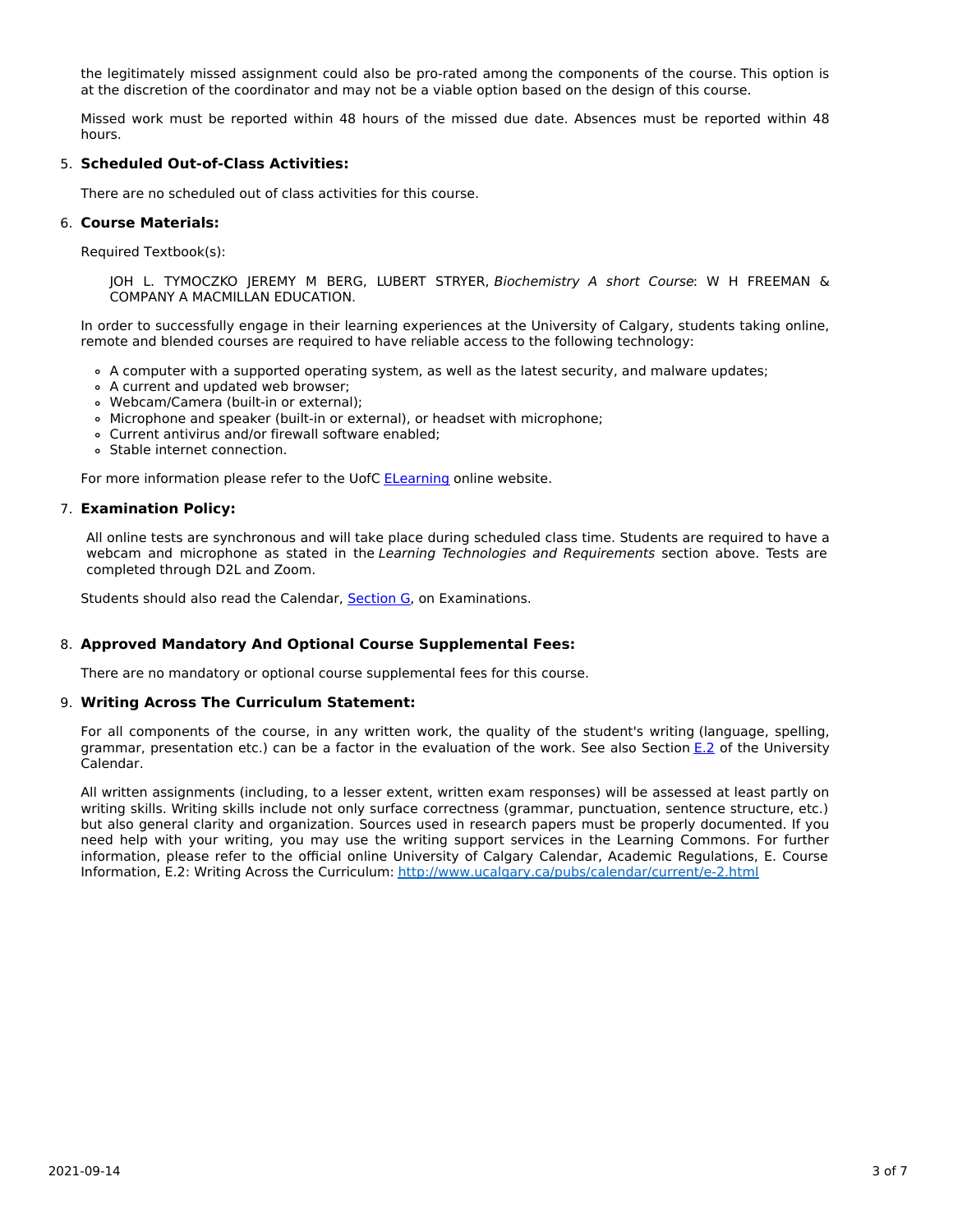## 10. **Human & Living Organism Studies Statements:**

Students will not participate as subjects or researchers in human studies.

See also **[Section](http://www.ucalgary.ca/pubs/calendar/current/e-5.html) E.5** of the University Calendar.

**STUDIES IN THE BIOLOGICAL SCIENCES INVOLVE THE USE OF LIVING AND DEAD ORGANISMS.** Students taking laboratory and field-based courses in these disciplines can expect involvement with and experimentation on such materials. Students perform dissections on dead or preserved organisms in some courses. In particular courses, students experiment on living organisms, their tissues, cells, or molecules. Sometimes field work requires students to collect a variety of living materials by many methods, including humane trapping.

All work on humans and other animals conforms to the Helsinki Declaration and to the regulations of the Canadian Council on Animal Care. The Department strives for the highest ethical standards consistent with stewardship of the environment for organisms whose use is not governed by statutory authority. Individuals contemplating taking courses or majoring in one of the fields of study offered by the Department of Biological Sciences should ensure that they have fully considered these issues before enrolling. Students are advised to discuss any concern they might have with the Undergraduate Program Director of the Department.

Students are expected to be familiar with **[Section](http://www.ucalgary.ca/pubs/calendar/current/sc-4-1.html) SC.4.1** of the University Calendar.

## 11. **Reappraisal Of Grades:**

A student wishing a reappraisal, should first attempt to review the graded work with the Course coordinator/instructor or department offering the course. Students with sufficient academic grounds may request a reappraisal. Non-academic grounds are not relevant for grade reappraisals. Students should be aware that the grade being reappraised may be raised, lowered or remain the same. See [Section](http://www.ucalgary.ca/pubs/calendar/current/i-3.html) I.3 of the University Calendar.

- a. **Term Work:** The student should present their rationale as effectively and as fully as possible to the Course coordinator/instructor within **ten business days** of either being notified about the mark, or of the item's return to the class. If the student is not satisfied with the outcome, the student shall submit the Reappraisal of Graded Term work form to the department in which the course is offered within 2 business days of receiving the decision from the instructor. The Department will arrange for a reappraisal of the work within the next ten business days. The reappraisal will only be considered if the student provides a detailed rationale that outlines where and for what reason an error is suspected. See sections  $1.1$  and  $1.2$  of the University Calendar
- b. **Final Exam:**The student shall submit the request to Enrolment Services. See [Section](http://www.ucalgary.ca/pubs/calendar/current/i-3.html) I.3 of the University Calendar.

## 12. **Other Important Information For Students:**

- a. **Mental Health** The University of Calgary recognizes the pivotal role that student mental health plays in physical health, social connectedness and academic success, and aspires to create a caring and supportive campus community where individuals can freely talk about mental health and receive supports when needed. We encourage you to explore the mental health resources available throughout the university community, such as counselling, self-help resources, peer support or skills-building available through the SU Wellness Centre (Room 370, MacEwan Student Centre, Mental Health [Services](https://www.ucalgary.ca/wellnesscentre/services/mental-health-services) Website) and the Campus Mental Health Strategy website [\(Mental](http://www.ucalgary.ca/mentalhealth) Health).
- b. **SU Wellness Services:** For more information, see [www.ucalgary.ca/wellnesscentre](http://www.ucalgary.ca/wellnesscentre) or call [403-210-9355.](tel:4032109355)
- c. **Sexual Violence:** The Sexual Violence Support Advocate, Carla Bertsch, can provide confidential support and information regarding sexual violence to all members of the university community. Carla can be reached by email [\(svsa@ucalgary.ca](mailto:svsa@ucalgary.ca)) or phone at [403-220-2208](tel:4032202208). The complete University of Calgary policy on sexual violence can be viewed at [\(https://www.ucalgary.ca/legal-services/sites/default/files/teams/1/Policies-Sexual](https://www.ucalgary.ca/legal-services/sites/default/files/teams/1/Policies-Sexual-and-Gender-Based-Violence-Policy.pdf)and-Gender-Based-Violence-Policy.pdf)
- d. **Misconduct:** Academic integrity is the foundation of the development and acquisition of knowledge and is based on values of honesty, trust, responsibility, and respect. We expect members of our community to act with integrity. Research integrity, ethics, and principles of conduct are key to academic integrity. Members of our campus community are required to abide by our institutional Code of [Conduct](https://www.ucalgary.ca/legal-services/sites/default/files/teams/1/Policies-Code-of-Conduct.pdf) and promote academic integrity in upholding the University of Calgary's reputation of excellence. Some examples of academic misconduct include but are not limited to: posting course material to online platforms or file sharing without the course instructor's consent; submitting or presenting work as if it were the student's own work; submitting or presenting work in one course which has also been submitted in another course without the instructor's permission; borrowing experimental values from others without the instructor's approval; falsification/fabrication of experimental values in a report. Please read the following to inform yourself more on academic integrity: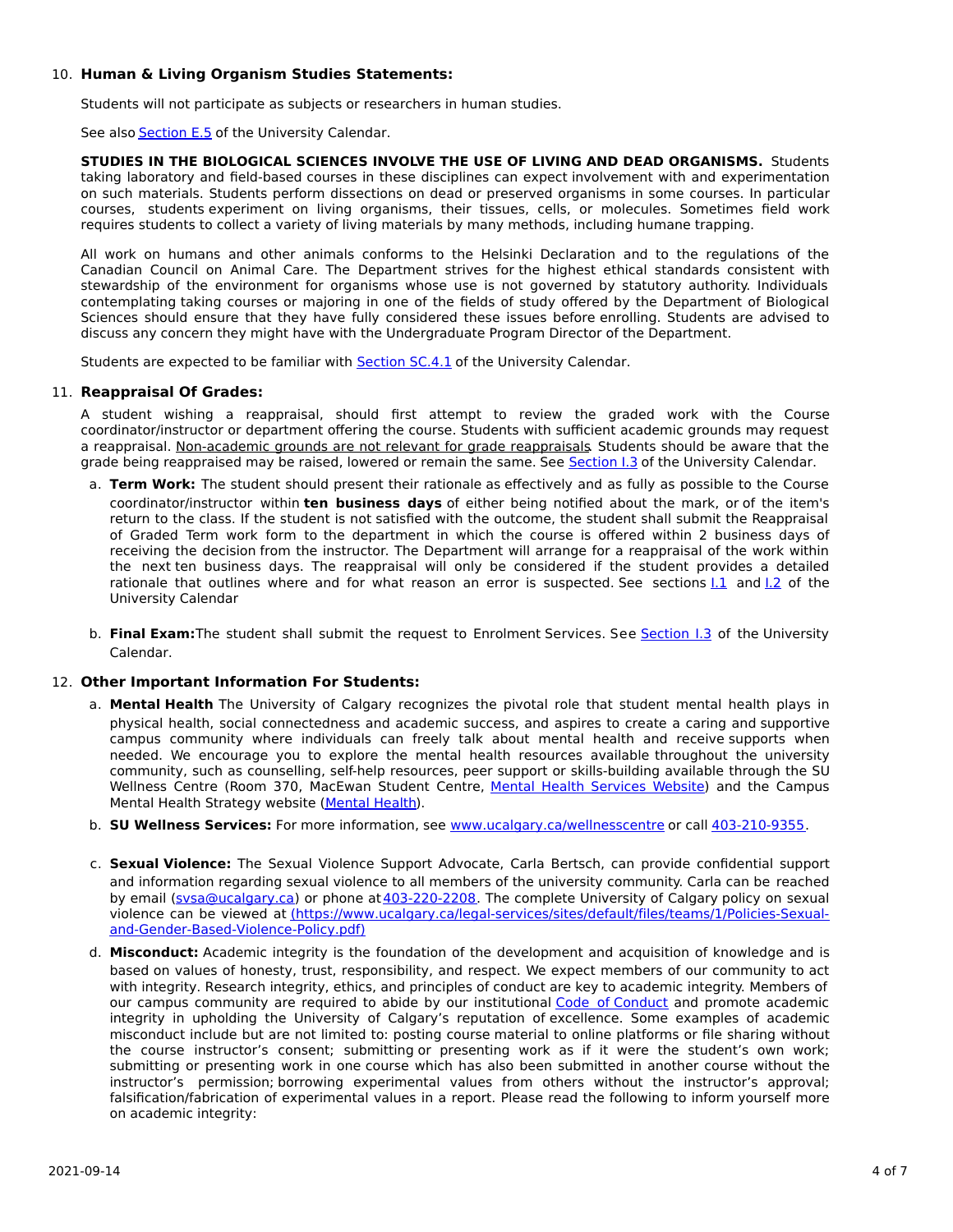Student [Handbook](https://www.ucalgary.ca/live-uc-ucalgary-site/sites/default/files/teams/9/AI-Student-handbook-1.pdf) on Academic Integrity Student Academic Misconduct [Policy](https://www.ucalgary.ca/legal-services/sites/default/files/teams/1/Policies-Student-Academic-Misconduct-Policy.pdf) and [Procedure](https://www.ucalgary.ca/legal-services/sites/default/files/teams/1/Policies-Student-Academic-Misconduct-Procedure.pdf) [Research](https://www.ucalgary.ca/legal-services/sites/default/files/teams/1/Policies-Research-Integrity-Policy.pdf) Integrity Policy

Additional information is available on theStudent Success Centre [Academic](https://ucalgary.ca/student-services/student-success/learning/academic-integrity) Integrity page

## e. **Academic Accommodation Policy:**

It is the student's responsibility to request academic accommodations according to the University policies and procedures listed below. The student accommodation policy can be found at: <https://www.ucalgary.ca/legal-services/sites/default/files/teams/1/Policies-Student-Accommodation-Policy.pdf>

Students needing an accommodation because of a disability or medical condition should communicate this need to Student Accessibility Services in accordance with the Procedure for Accommodations for Students with Disabilities: [https://www.ucalgary.ca/legal-services/sites/default/files/teams/1/Policies-Accommodation](https://www.ucalgary.ca/legal-services/sites/default/files/teams/1/Policies-Accommodation-for-Students-with-Disabilities-Procedure.pdf)for-Students-with-Disabilities-Procedure.pdf.

Students needing an accommodation in relation to their coursework or to fulfil requirements for a graduate degree, based on a Protected Ground other than Disability, should communicate this need, by filling out the Request for Academic [Accommodation](https://science.ucalgary.ca/sites/default/files/teams/1/request-accommodation-academic-courses.pdf) Form and sending it to Lisa Gieg by emai[llmgieg@ucalgary.ca](mailto:lmgieg@ucalgary.ca) preferably 10 business days before the due date of an assessment or scheduled absence.

- f. **Freedom of Information and Privacy:** This course is conducted in accordance with the Freedom of Information and Protection of Privacy Act (FOIPP). Students should identify themselves on all written work by placing their name on the front page and their ID number on each subsequent page. For more information, see Legal [Services](https://www.ucalgary.ca/legal-services/access-information-privacy) website.
- g. **Student Union Information:** VP [Academic](http://www.su.ucalgary.ca/contact), Phone: [403-220-3911](tel:4032203911) Email: [suvpaca@ucalgary.ca](mailto:suvpaca@ucalgary.ca). SU Faculty Rep., Phone: [403-220-3913](tel:4032203913) Email: [sciencerep@su.ucalgary.ca](mailto:sciencerep@su.ucalgary.ca). Student [Ombudsman](https://www.ucalgary.ca/ombuds/), Email: [ombuds@ucalgary.ca](mailto:%20ombuds@ucalgary.ca).
- h. **Surveys:** At the University of Calgary, feedback through the Universal Student Ratings of Instruction [\(USRI](http://www.ucalgary.ca/usri)) survey and the Faculty of Science Teaching Feedback form provides valuable information to help with evaluating instruction, enhancing learning and teaching, and selecting courses. Your responses make a difference - please participate in these surveys.
- i. **Copyright of Course Materials:** All course materials (including those posted on the course D2L site, a course website, or used in any teaching activity such as (but not limited to) examinations, quizzes, assignments, laboratory manuals, lecture slides or lecture materials and other course notes) are protected by law. These materials are for the sole use of students registered in this course and must not be redistributed. Sharing these materials with anyone else would be a breach of the terms and conditions governing student access to D2L, as well as a violation of the copyright in these materials, and may be pursued as a case of student academic or [non-academic](https://www.ucalgary.ca/conduct/policy/non-academic-misconduct-policy) misconduct, in addition to any other remedies available at law.

# **Tentative Class Schedule**

|              |                                                       | <b>Week Date Lecture Description</b><br>(MWF11-11:50am) | <b>Assignment Tutorials</b><br>Due |                           |
|--------------|-------------------------------------------------------|---------------------------------------------------------|------------------------------------|---------------------------|
|              | Part 1: Central Carbon Metabolism taught by Dr. Lewis |                                                         |                                    |                           |
| $\mathbf{1}$ | 8-Sep                                                 | Course and metabolism<br>introduction                   |                                    | No tutorials              |
|              | 10-<br>Sep                                            | Organic chemistry and<br>biochemistry review            |                                    |                           |
|              |                                                       |                                                         |                                    |                           |
| 2            | $13-$<br>Sep                                          | Glycolysis review                                       | Quiz 1                             | Malaria drug<br>screening |
|              | $15-$<br>Sep                                          | Glycolysis mechanisms                                   |                                    |                           |
|              | $17-$<br>Sep                                          | Pentose Phosphate Pathway<br>and malaria                |                                    |                           |
|              |                                                       |                                                         |                                    |                           |
| 3            | 20-<br>Sep                                            | Glycogenesis/glycogenolysis                             | Ouiz <sub>2</sub>                  | No tutorials              |
|              | $22 -$<br>Sep                                         | <b>TCA</b> review                                       | Assignment 1                       | TA Office<br>hours        |
|              |                                                       |                                                         |                                    |                           |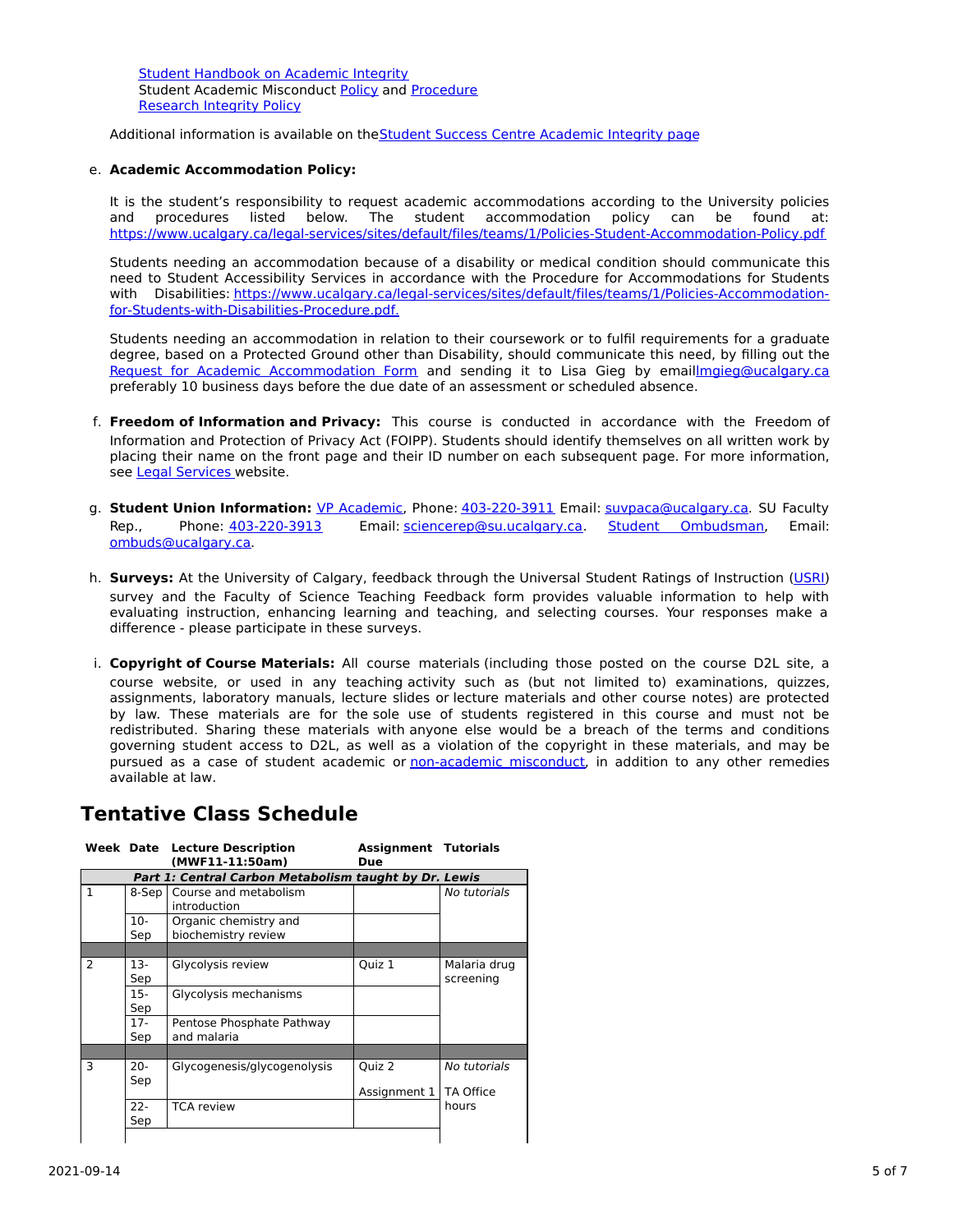|    | 24-<br>Sep       | Glyoxylate shunt and ketogenic<br>diet                |              |                        |
|----|------------------|-------------------------------------------------------|--------------|------------------------|
|    |                  |                                                       |              |                        |
| 4  | $27 -$<br>Sep    | Metabolic regulation review                           | $Quiz$ 3     | LC-MS<br>Metabolomics  |
|    | 29-<br>Sep       | <b>Diabetes</b>                                       |              |                        |
|    | 1-Oct            | Flux introduction                                     |              |                        |
| 5  | 4-Oct            | Flux balance analysis                                 | Quiz 4       | No tutorials           |
|    |                  |                                                       | Assignment 2 | <b>TA Office</b>       |
|    | 6-Oct  <br>8-Oct | Flux balance analysis<br>Microbial metabolism (guest) |              | hours                  |
|    |                  |                                                       |              |                        |
| 6  | 11-<br>Oct       | Thanksgiving (no lecture)                             |              | FBA analysis           |
|    | $13-$<br>Oct     | Amino acid anabolism                                  | Quiz 5       |                        |
|    | 15-<br>Oct       | Amino acid catabolism and<br>Urea cycle               |              |                        |
| 7  |                  |                                                       |              |                        |
|    | 18-<br>Oct       | Nitrogen-related topics                               | Quiz 6       | No tutorials           |
|    |                  |                                                       | Assignment 3 | TA Office              |
|    | $20 -$<br>Oct    | Growth laws                                           |              | hours                  |
|    | $22 -$           | Nutritional supplements                               |              |                        |
|    | Oct              |                                                       |              |                        |
| 8  | $25 -$           | Purine biosynthesis                                   | Quiz 7       | Isotope                |
|    | Oct              |                                                       |              | Tracing                |
|    | $27 -$<br>Oct    | Pyrimidine biosynthesis                               |              |                        |
|    | 29-              | Cancer metabolism                                     |              |                        |
|    | Oct              |                                                       |              |                        |
|    |                  |                                                       |              |                        |
| 9  |                  | 1-Nov Plant metabolism                                | Quiz 8       | No tutorials           |
|    |                  |                                                       | Assignment 4 | TA Office              |
|    |                  | 3-Nov   Mind-altering substances                      |              | hours                  |
|    | 5-Nov            | Review                                                |              |                        |
|    |                  |                                                       |              |                        |
| 10 |                  | 8-Nov Reading week (no lecture)                       |              | No tutorials           |
|    |                  | Part 2: Fatty Acid Metabolism taught by Dr. Noschang  |              |                        |
| 11 | 15-<br>Nov       | Lipids introduction                                   |              | Online test<br>#1      |
|    | 17-<br>Nov       | Biophysical properties of lipids                      |              |                        |
|    | 19-              | FA synthesis                                          |              |                        |
|    | Nov              |                                                       |              |                        |
| 12 | 22-<br>Nov       | FA synthesis/oxidation                                | Quiz 9       | No tutorials           |
|    | 24-              | FA oxidation                                          |              | TA Office<br>hours     |
|    | Nov<br>26-       | Glycerolipids                                         |              |                        |
|    | Nov              |                                                       |              |                        |
| 13 | 29-<br>Nov       | Neutral lipid (taught by Dr.<br>Lewis)                | Quiz 10      | Covid lipid<br>project |
|    | 1-Dec            | Lipid signalling (taught by Dr.<br>Lewis)             |              |                        |
|    | 3-Dec            | Sphingolipids (taught by Dr.<br>Lewis)                |              |                        |
|    |                  |                                                       |              |                        |
| 14 | 6-Dec            | Sterols (taught by Dr. Lewis)                         |              | No tutorials           |
|    | 8-Dec            | Online test #2                                        |              | TA Office<br>hours     |